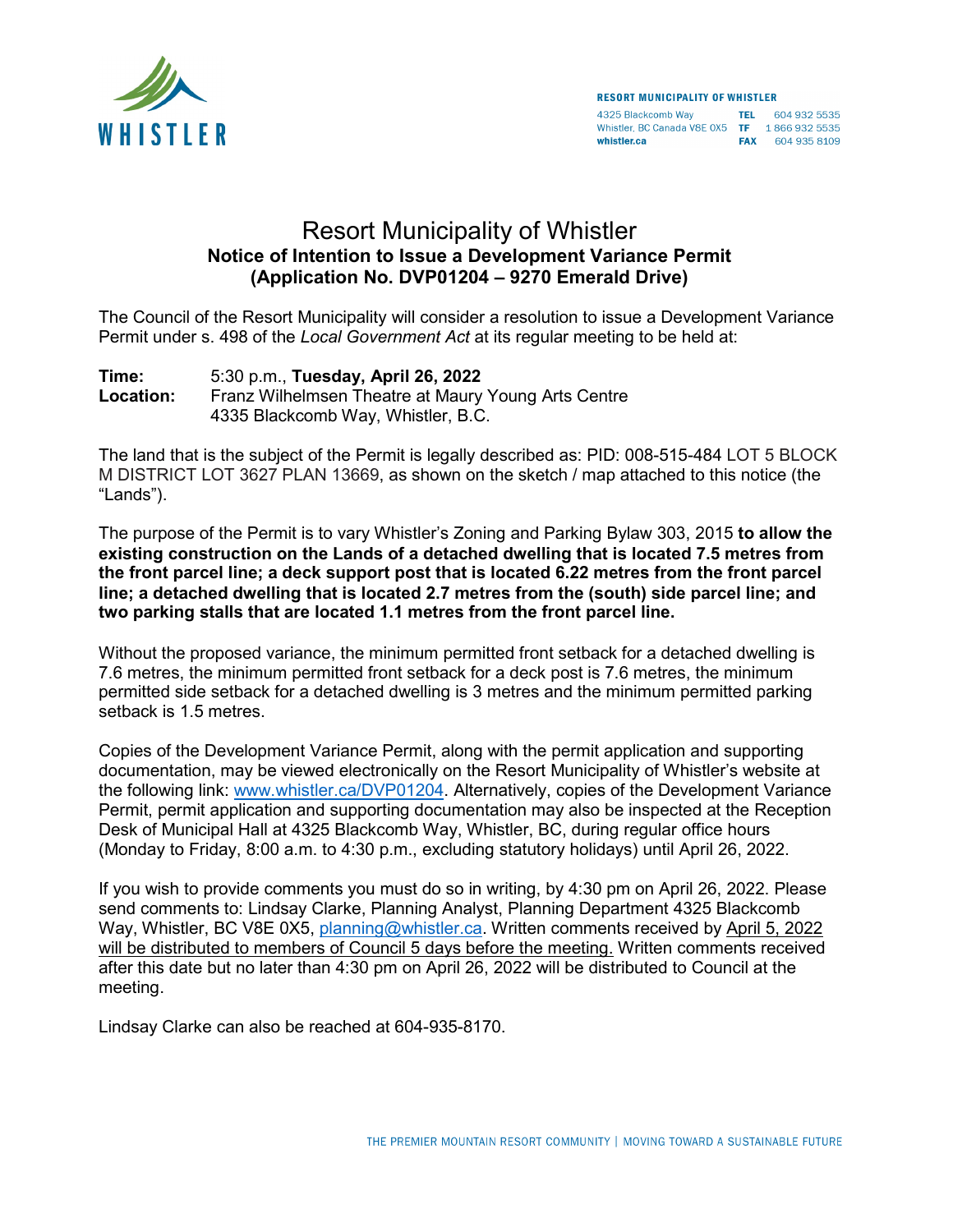## **Notice of Intention of Issue a Development Variance Permit (Application No. DVP01204 – 9270 Emerald Drive)**

*Comments must be provided in writing, and will become part of the public record of the Council meeting. There will be no opportunity to speak at the Council meeting.*